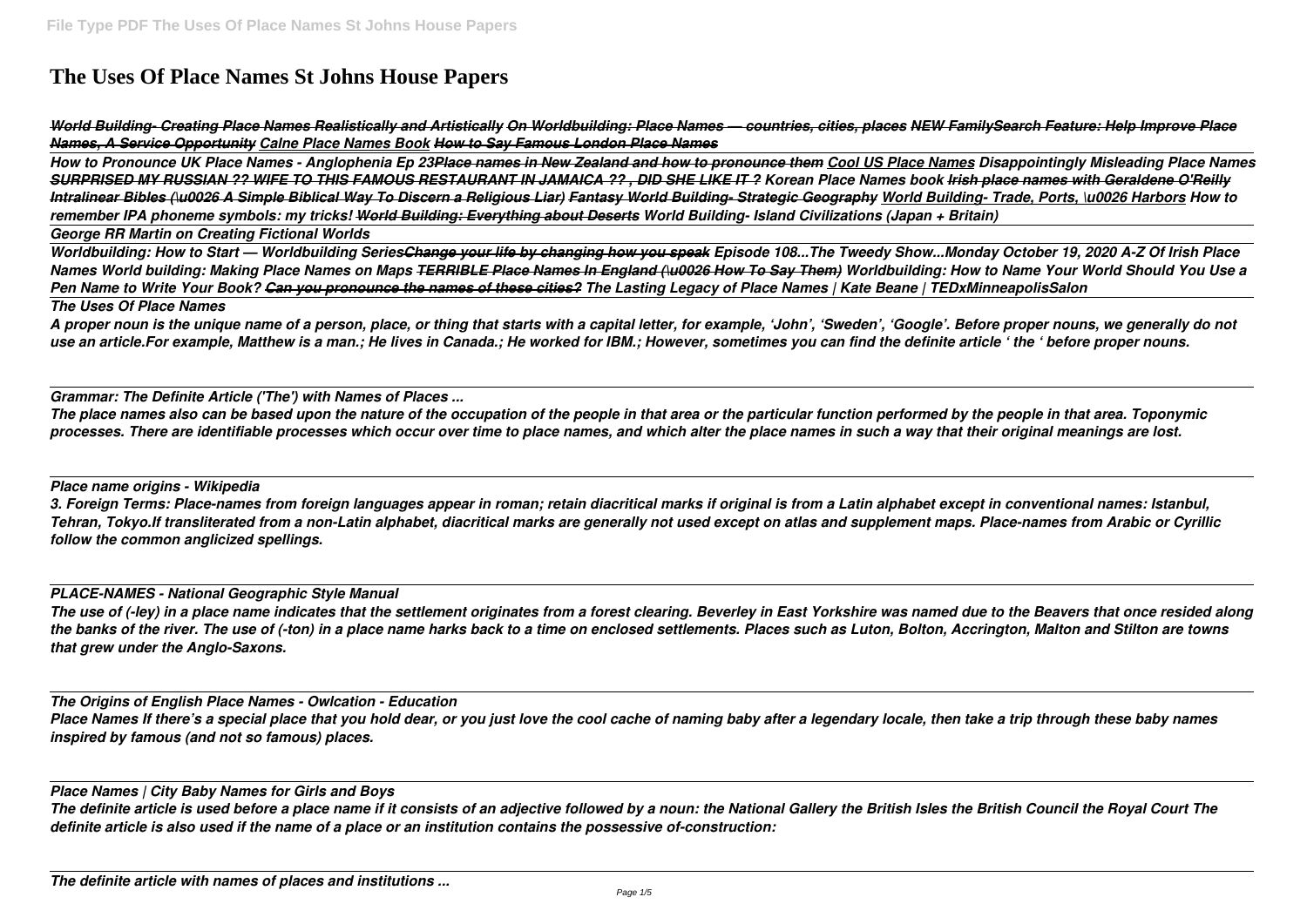*Using commas with geographical (place) names.Using Commas with Geographical (place)Names. Using Commas with Geographical (Place) Names. by Tina Blue. January 2, 2008. When a geographical name has two or more elements to it, use a comma after each different type of element (city or town, region, state, country) and follow the last element with a ...*

# *Using Commas with Geographical (Place) Names Place names provide the most useful geographical reference system in the world. Consistency and accuracy are essential in referring to a place to prevent confusion in everyday business and recreation.*

*Toponymy - Wikipedia*

*The Bylaws of the BGN have been in place since 1948 and have been revised when needed. The usefulness of standardizing (not regulating) geographic names has been proven time and again, and today more than 50 nations have some type of national names authority. ... or to the use of foreign geographic names, Antarctica names, and undersea feature ...*

# *U.S. Board on Geographic Names*

*Naming babies after a city has been a popular practice, be it for religious reasons or for the sweet memories that particular place has in one's life. You may have got pregnant* after going on a holiday to a particular city with your partner, and want to cherish those memories forever. You may love your native place or the place of birth so much so that *you want to keep it close to you.*

## *100 Beautiful Place And City Names For Girls And Boys*

*"When addressing a parcel or letter, place the traditional place name after the recipient's name, but before the street address, suburb or town," the Government-owned utility said. Campaigner Rachael McPhail said she was pleased to see the developments this week.*

Do use the before the names of. points on the globe (the Equator, the North Pole) mountain ranges (the Smoky Mountains, the Andes) island chains (the Florida Keys, the Pacific *Islands) geographical areas (the East, the Midwest) rivers, seas, and oceans (the Mississippi River, the Atlantic Ocean, the Nile River)*

*Australia Post encourages use of traditional place names ...*

*Place names have become so widely used that popular place names make a category of baby names all on their own. Most place names can be used for either baby girls or baby boys, but are more popular for one than the other. Along with Top 10 Charlotte, which in fairness was a person name before it was a city name, place names ranking in the US Top 300 for baby girls include Madison, Savannah, Brooklyn, London, Sienna, Dakota, and Aspen. Hudson is the top place name on the boys' side, with ...*

*101 Place Names for Babies - Baby Names from Nameberry*

*A place-name is a word or words used to indicate, denote, or identify a geographic locality such as a town, river, or mountain. Toponymy divides place-names into two broad categories: habitation names and feature names.*

# *Toponymy | Britannica*

*A pretty name, and probably one of the better, albeit unusual, uses of a place name for a given name. Carmel: This Hebrew name means "garden." Carmel is also the name of one of the better-known oceanside communities in California. Dakota: Place name derived from the Sioux Indian word for "friend" or "ally."*

### *Place Names - FamilyEducation*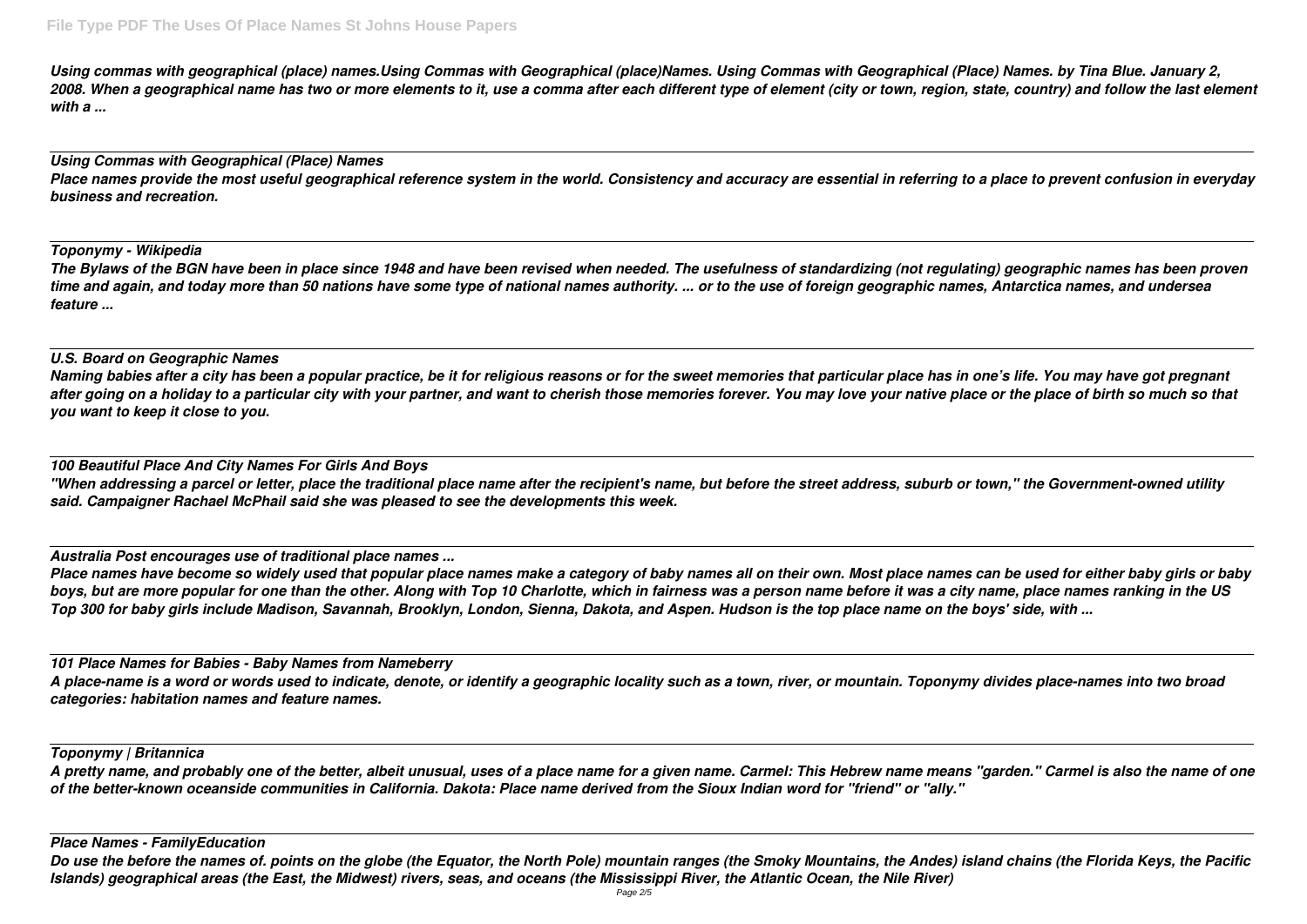*Geographical Use of the Definite Article, The | Grammarly Australia Post says it will support the optional use of Aboriginal place names on mail addresses, following a large grassroots campaign. The national mail service changed its guidelines this week ...*

*Australia Post to support use of Aboriginal place names on ... Included place-names range from the familiar to the obscure, among them 'Beer', 'Findlater', 'Broadbottom', and 'Great Snoring'.*

*Dictionary of British Place Names - Oxford Reference 2009-11-18 Place Name Standardisation Basics genealogy Place Names. How place names should be entered in genealogy databases is still a topic of discussion. One issue that continues to be debated is whether you should append the word county to county names when entering counties.. county*

*World Building- Creating Place Names Realistically and Artistically On Worldbuilding: Place Names — countries, cities, places NEW FamilySearch Feature: Help Improve Place Names, A Service Opportunity Calne Place Names Book How to Say Famous London Place Names*

*How to Pronounce UK Place Names - Anglophenia Ep 23Place names in New Zealand and how to pronounce them Cool US Place Names Disappointingly Misleading Place Names SURPRISED MY RUSSIAN ?? WIFE TO THIS FAMOUS RESTAURANT IN JAMAICA ?? , DID SHE LIKE IT ? Korean Place Names book Irish place names with Geraldene O'Reilly Intralinear Bibles (\u0026 A Simple Biblical Way To Discern a Religious Liar) Fantasy World Building- Strategic Geography World Building- Trade, Ports, \u0026 Harbors How to remember IPA phoneme symbols: my tricks! World Building: Everything about Deserts World Building- Island Civilizations (Japan + Britain) George RR Martin on Creating Fictional Worlds*

*Worldbuilding: How to Start — Worldbuilding SeriesChange your life by changing how you speak Episode 108...The Tweedy Show...Monday October 19, 2020 A-Z Of Irish Place Names World building: Making Place Names on Maps TERRIBLE Place Names In England (\u0026 How To Say Them) Worldbuilding: How to Name Your World Should You Use a Pen Name to Write Your Book? Can you pronounce the names of these cities? The Lasting Legacy of Place Names | Kate Beane | TEDxMinneapolisSalon The Uses Of Place Names*

*A proper noun is the unique name of a person, place, or thing that starts with a capital letter, for example, 'John', 'Sweden', 'Google'. Before proper nouns, we generally do not use an article.For example, Matthew is a man.; He lives in Canada.; He worked for IBM.; However, sometimes you can find the definite article ' the ' before proper nouns.*

*Grammar: The Definite Article ('The') with Names of Places ...*

*The place names also can be based upon the nature of the occupation of the people in that area or the particular function performed by the people in that area. Toponymic processes. There are identifiable processes which occur over time to place names, and which alter the place names in such a way that their original meanings are lost.*

*Place name origins - Wikipedia*

*3. Foreign Terms: Place-names from foreign languages appear in roman; retain diacritical marks if original is from a Latin alphabet except in conventional names: Istanbul, Tehran, Tokyo.If transliterated from a non-Latin alphabet, diacritical marks are generally not used except on atlas and supplement maps. Place-names from Arabic or Cyrillic follow the common anglicized spellings.*

# *PLACE-NAMES - National Geographic Style Manual*

*The use of (-ley) in a place name indicates that the settlement originates from a forest clearing. Beverley in East Yorkshire was named due to the Beavers that once resided along the banks of the river. The use of (-ton) in a place name harks back to a time on enclosed settlements. Places such as Luton, Bolton, Accrington, Malton and Stilton are towns*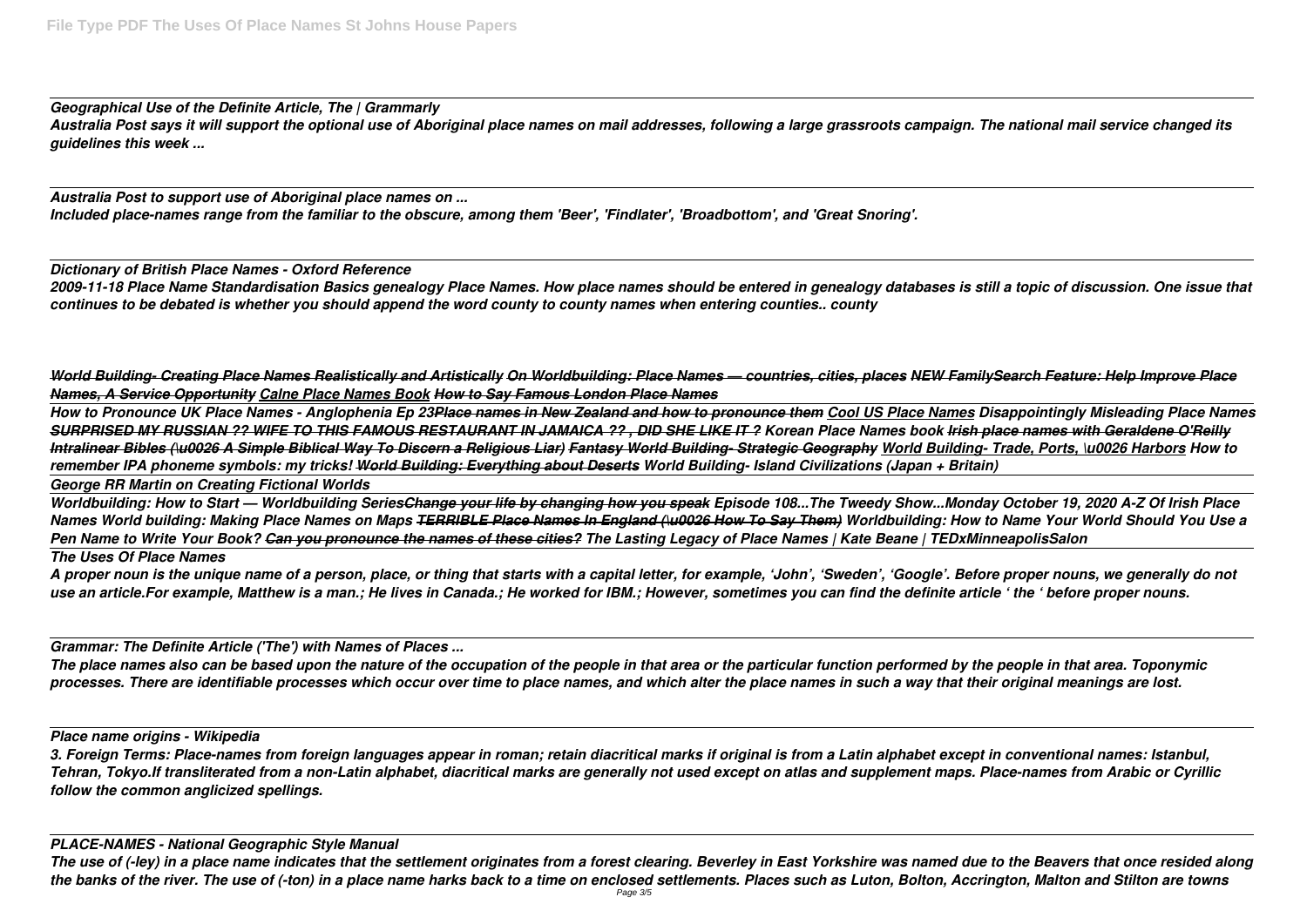*that grew under the Anglo-Saxons.*

*The Origins of English Place Names - Owlcation - Education Place Names If there's a special place that you hold dear, or you just love the cool cache of naming baby after a legendary locale, then take a trip through these baby names inspired by famous (and not so famous) places.*

*Place Names | City Baby Names for Girls and Boys The definite article is used before a place name if it consists of an adjective followed by a noun: the National Gallery the British Isles the British Council the Royal Court The definite article is also used if the name of a place or an institution contains the possessive of-construction:*

*The definite article with names of places and institutions ...*

*Using commas with geographical (place) names.Using Commas with Geographical (place)Names. Using Commas with Geographical (Place) Names. by Tina Blue. January 2, 2008. When a geographical name has two or more elements to it, use a comma after each different type of element (city or town, region, state, country) and follow the last element with a ...*

### *Using Commas with Geographical (Place) Names*

*Place names provide the most useful geographical reference system in the world. Consistency and accuracy are essential in referring to a place to prevent confusion in everyday business and recreation.*

*Toponymy - Wikipedia*

*The Bylaws of the BGN have been in place since 1948 and have been revised when needed. The usefulness of standardizing (not regulating) geographic names has been proven time and again, and today more than 50 nations have some type of national names authority. ... or to the use of foreign geographic names, Antarctica names, and undersea feature ...*

### *U.S. Board on Geographic Names*

*Naming babies after a city has been a popular practice, be it for religious reasons or for the sweet memories that particular place has in one's life. You may have got pregnant after going on a holiday to a particular city with your partner, and want to cherish those memories forever. You may love your native place or the place of birth so much so that you want to keep it close to you.*

*100 Beautiful Place And City Names For Girls And Boys*

*"When addressing a parcel or letter, place the traditional place name after the recipient's name, but before the street address, suburb or town," the Government-owned utility said. Campaigner Rachael McPhail said she was pleased to see the developments this week.*

*Australia Post encourages use of traditional place names ...*

*Place names have become so widely used that popular place names make a category of baby names all on their own. Most place names can be used for either baby girls or baby boys, but are more popular for one than the other. Along with Top 10 Charlotte, which in fairness was a person name before it was a city name, place names ranking in the US Top 300 for baby girls include Madison, Savannah, Brooklyn, London, Sienna, Dakota, and Aspen. Hudson is the top place name on the boys' side, with ...*